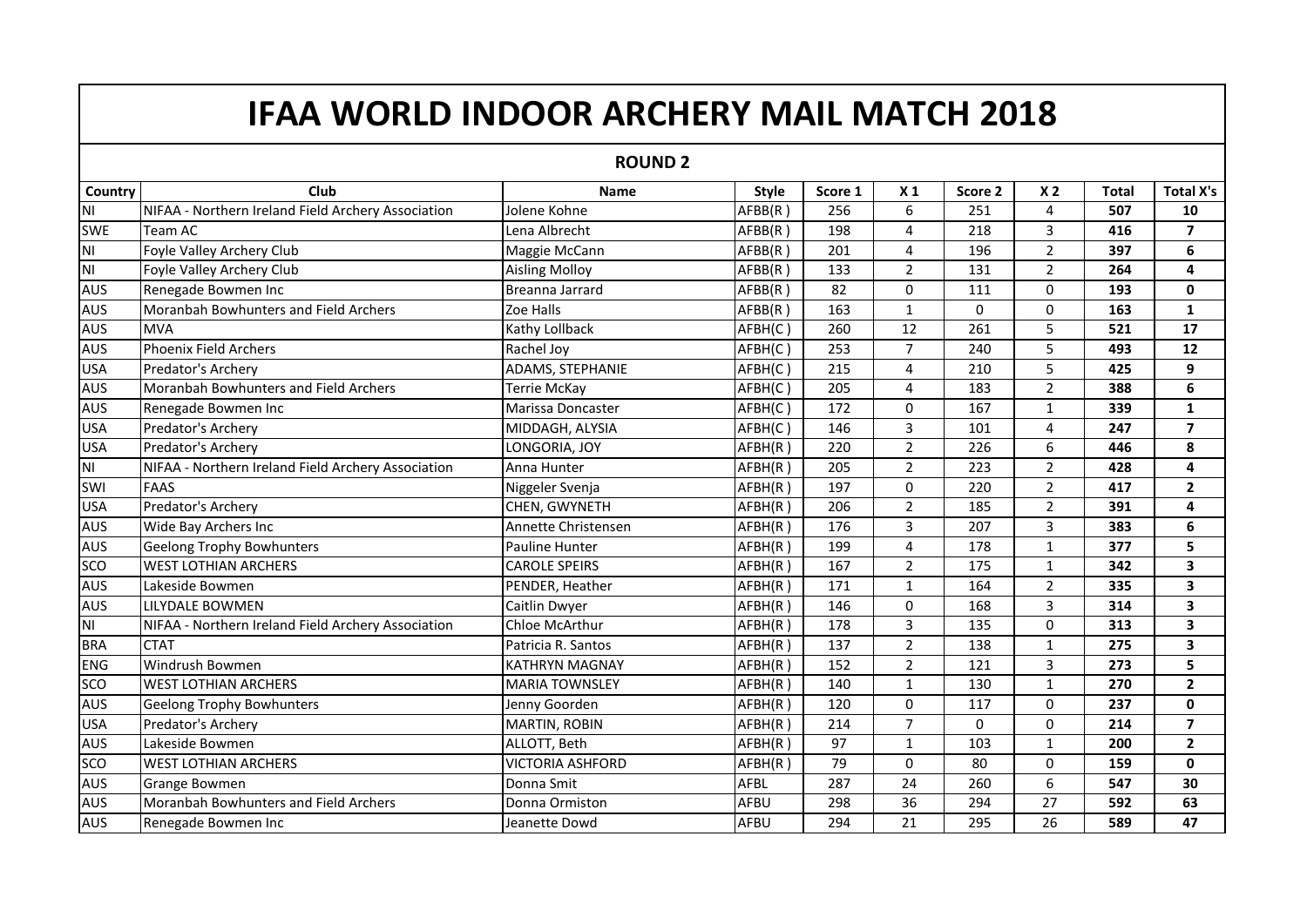| NI             | Foyle Valley Archery Club                          | Paige Heath                  | <b>AFBU</b> | 294 | 21             | 293              | 21                      | 587 | 42             |
|----------------|----------------------------------------------------|------------------------------|-------------|-----|----------------|------------------|-------------------------|-----|----------------|
| <b>BRA</b>     | <b>CTAT</b>                                        | Meiri Regina Binhara Portela | AFBU        | 294 | 28             | 292              | 29                      | 586 | 57             |
| sco            | <b>WEST LOTHIAN ARCHERS</b>                        | <b>LISA MARIE TOCHER</b>     | AFBU        | 289 | 22             | $\overline{272}$ | 17                      | 561 | 39             |
| N <sub>l</sub> | NIFAA - Northern Ireland Field Archery Association | Deidre Shannon               | AFBU        | 276 | 16             | 273              | 21                      | 549 | 37             |
| <b>AUS</b>     | Renegade Bowmen Inc                                | Leanne Iselin                | AFBU        | 265 | 8              | 259              | 10                      | 524 | 18             |
| <b>AUS</b>     | Renegade Bowmen Inc                                | Jacqui Moss                  | AFBU        | 231 | $\overline{7}$ | 255              | 5                       | 486 | 12             |
| <b>AUS</b>     | LILYDALE BOWMEN                                    | Sherrilee Johnston           | AFBU        | 260 | 8              | $\overline{211}$ | 6                       | 471 | 14             |
| SWI            | <b>FAAS</b>                                        | Pongratz Helga Maria         | AFBU        | 246 | 8              | $\overline{211}$ | 5                       | 457 | 13             |
| <b>AUS</b>     | Renegade Bowmen Inc                                | <b>Bronwyn Blue</b>          | AFBU        | 213 | $\overline{7}$ | 233              | $\sqrt{2}$              | 446 | 9              |
| <b>AUS</b>     | Grange Bowmen                                      | Melissa Ainscow              | AFBU        | 210 | 4              | 207              | $\overline{2}$          | 417 | 6              |
| <b>AUS</b>     | Renegade Bowmen Inc                                | Andria Swan                  | AFBU        | 180 | 4              | 167              | $\mathbf 0$             | 347 | 4              |
| <b>AUS</b>     | <b>Feral Archery</b>                               | <b>Annette Stevens</b>       | AFFS(C)     | 247 | 9              | 227              | $\overline{2}$          | 474 | 11             |
| <b>BRA</b>     | <b>CTAT</b>                                        | Ellen Zwick Ely              | AFFS(R)     | 249 | 10             | 244              | $\overline{\mathbf{4}}$ | 493 | 14             |
| <b>AUS</b>     | Wide Bay Archers Inc                               | Lucy Berwick                 | AFFS(R)     | 199 | $\overline{2}$ | 241              | 12                      | 440 | 14             |
| N <sub>l</sub> | NIFAA - Northern Ireland Field Archery Association | Tanya Green                  | AFFS(R)     | 191 | 3              | 197              | 3                       | 388 | 6              |
| sco            | <b>WEST LOTHIAN ARCHERS</b>                        | RACHEL ANNAND                | AFFS(R)     | 148 | $\mathbf{1}$   | 149              | $\overline{2}$          | 297 | 3              |
| <b>AUS</b>     | Independent                                        | Shayna Antonio               | AFFU        | 300 | 31             | 300              | 35                      | 600 | 66             |
| SWI            | <b>FAAS</b>                                        | <b>Studer Anne Marie</b>     | AFFU        | 300 | 44             | 299              |                         | 599 |                |
| SWI            | <b>FAAS</b>                                        | <b>Rittiner Sandra</b>       | AFFU        | 298 | 41             | 299              | 44                      | 597 | 85             |
| SWI            | <b>FAAS</b>                                        | <b>Eberhard Elaila</b>       | AFFU        | 299 | 37             | 298              | 35                      | 597 | 72             |
| AUS            | Grange Bowmen                                      | Angela Murphy                | AFFU        | 293 | 27             | 298              | 38                      | 591 | 65             |
| SWI            | <b>FAAS</b>                                        | <b>Brucker Ella</b>          | AFFU        | 289 | 29             | 295              | 32                      | 584 | 61             |
| <b>AUS</b>     | Wide Bay Archers Inc                               | Lucy Berwick                 | AFFU        | 294 | 29             | 289              | 20                      | 583 | 49             |
| SWI            | <b>FAAS</b>                                        | <b>Keller Sara</b>           | AFFU        | 284 | 13             | 278              | 8                       | 562 | 21             |
| <b>AUS</b>     | <b>Feral Archery</b>                               | Lynne Fairhall               | AFFU        | 274 | 9              | 274              | 16                      | 548 | 25             |
| AUS            | LILYDALE BOWMEN                                    | Sherrilee Johnston           | AFFU        | 273 | 14             | 266              | 10                      | 539 | 24             |
| N <sub>l</sub> | NIFAA - Northern Ireland Field Archery Association | Shona Judge                  | AFFU        | 293 | 32             | 0                | $\mathbf 0$             | 293 | 32             |
| <b>ENG</b>     | Windrush Bowmen                                    | <b>SUE BLUNSDON</b>          | <b>AFHB</b> | 120 | 3              | 150              | $\mathbf 0$             | 270 | 3              |
| <b>AUS</b>     | Lakeside Bowmen                                    | PRINCE, Kay                  | AFLB        | 204 | 4              | 210              | $\overline{2}$          | 414 | 6              |
| <b>SCO</b>     | <b>WEST LOTHIAN ARCHERS</b>                        | MICHELLE NOONAN              | <b>AFLB</b> | 177 | $\mathbf{1}$   | 204              | $\overline{2}$          | 381 | 3              |
| SWI            | <b>FAAS</b>                                        | Eberle Michaela              | AFLB        | 168 | 4              | 181              | $\mathbf{1}$            | 349 | 5              |
| SWI            | <b>FAAS</b>                                        | Jutzi Manuela                | <b>AFLB</b> | 185 | $\overline{2}$ | 149              | 2                       | 334 | 4              |
| <b>AUS</b>     | <b>Geelong Trophy Bowhunters</b>                   | Nicole Ashton                | AFLB        | 109 | $\mathbf{1}$   | 110              | $\mathbf{1}$            | 219 | $\overline{2}$ |
| <b>AUS</b>     | Coffs Coast Archery Club                           | Penny O'Doherty              | <b>AFTR</b> | 197 | $\mathbf{1}$   | 200              | 4                       | 397 | 5              |
| <b>BRA</b>     | VILA DOS ARQUEIROS                                 | TALITA JOSLIN CAETANO        | <b>AFTR</b> | 193 | 4              | 180              | $\mathbf 0$             | 373 | 4              |
| SWI            | <b>FAAS</b>                                        | Flüeli Franziska             | <b>AFTR</b> | 152 | $\mathbf{1}$   | 175              | $\overline{2}$          | 327 | 3              |
| SCO            | <b>WEST LOTHIAN ARCHERS</b>                        | KIRSTEN GAMBLE               | <b>AFTR</b> | 142 | $\overline{2}$ | 161              | $\overline{2}$          | 303 | 4              |
| <b>AUS</b>     | Phoenix Field Archers                              | <b>Steve Barratt</b>         | AMBB(C)     | 266 | 8              | 264              | $\overline{7}$          | 530 | 15             |
|                |                                                    |                              |             |     |                |                  |                         |     |                |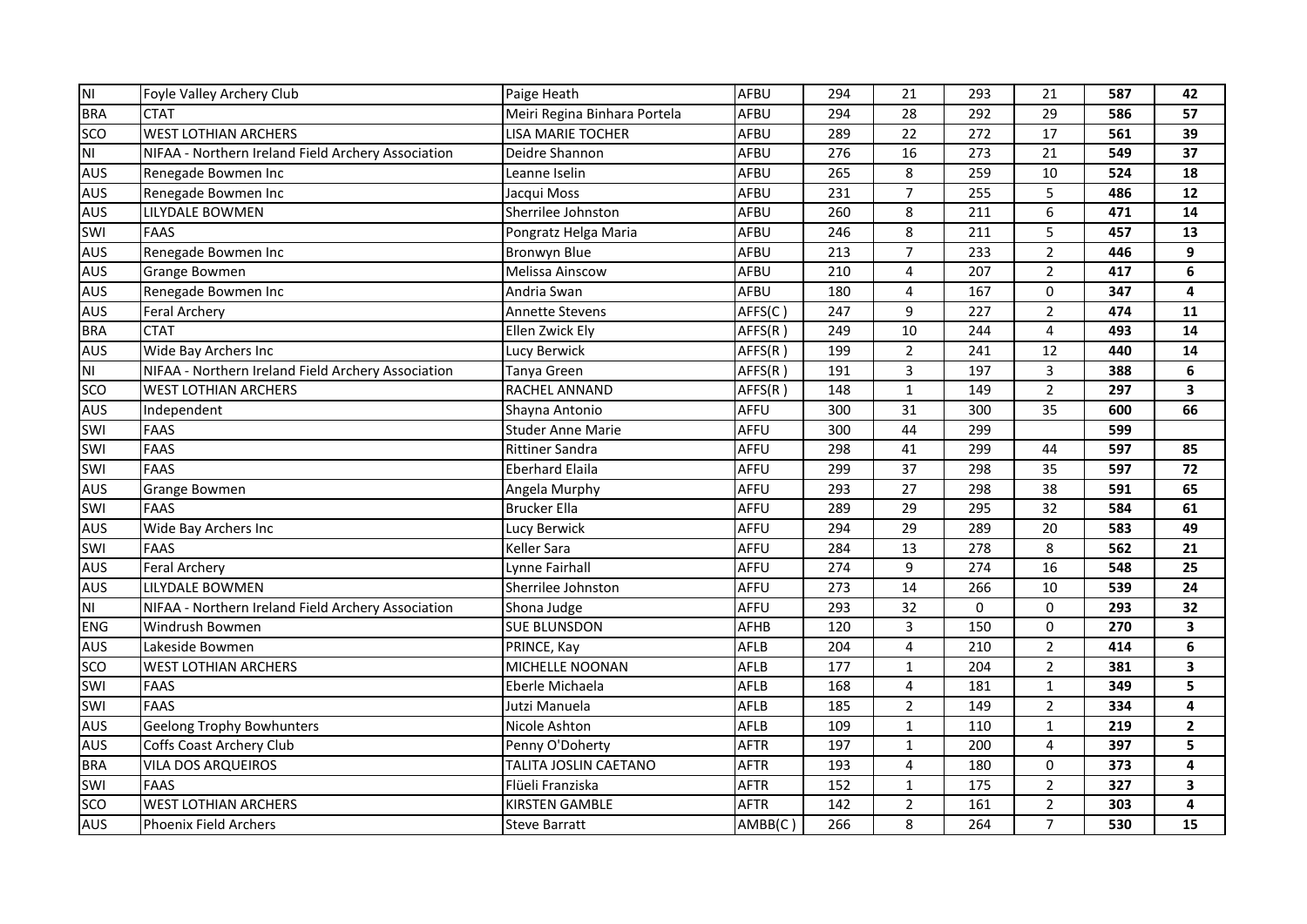| <b>AUS</b>     | <b>MVA</b>                                         | <b>Barry Hatchman</b>   | AMBB(C) | 208 | $\mathbf{1}$            | 0                | $\mathbf 0$     | 208 | $\mathbf{1}$            |
|----------------|----------------------------------------------------|-------------------------|---------|-----|-------------------------|------------------|-----------------|-----|-------------------------|
| <b>SCO</b>     | <b>WEST LOTHIAN ARCHERS</b>                        | <b>ALLAN DAVIDSON</b>   | AMBB(R) | 259 | 14                      | 272              | 11              | 531 | 25                      |
| <b>GER</b>     | SV Wissen                                          | Mayk Warnecke           | AMBB(R) | 258 | 15                      | 269              | $\overline{22}$ | 527 | 37                      |
| AUS            | Gympie Field Archers                               | <b>Russel Carlson</b>   | AMBB(R) | 252 | 12                      | 254              | 10              | 506 | 22                      |
| <b>BRA</b>     | Arqueiros do Vale (AVA)                            | Rogerio Facin           | AMBB(R) | 241 | 6                       | 243              | 10              | 484 | 16                      |
| <b>GER</b>     | SV Wissen                                          | Heiko Uhlemann          | AMBB(R) | 240 | $\overline{7}$          | 242              | 4               | 482 | 11                      |
| <b>AUS</b>     | <b>Gympie Field Archers</b>                        | <b>Todd Carlson</b>     | AMBB(R) | 230 | 4                       | 229              | 4               | 459 | 8                       |
| N <sub>l</sub> | NIFAA - Northern Ireland Field Archery Association | Robert McArthur         | AMBB(R) | 231 | $\overline{\mathbf{4}}$ | $\overline{213}$ | 6               | 444 | 10                      |
| SWE            | Team AC                                            | Joachim Albrecht        | AMBB(R) | 184 | $\mathsf{O}\xspace$     | 223              | 4               | 407 | 4                       |
| <b>BRA</b>     | <b>ECCO Archery</b>                                | Gustavo Machado         | AMBB(R) | 199 | $\overline{2}$          | 200              | 4               | 399 | 6                       |
| <b>AUS</b>     | <b>Gympie Field Archers</b>                        | <b>Chad Vidler</b>      | AMBB(R) | 138 | 0                       | 127              | $\mathsf 0$     | 265 | $\mathbf 0$             |
| <b>AUS</b>     | Lakeside Bowmen                                    | BARWICK, David          | AMBB(R) | 249 | 6                       | 0                | $\mathbf 0$     | 249 | 6                       |
| <b>USA</b>     | Predator's Archery                                 | PIERCE, MIKE            | AMBH(C) | 280 | 13                      | 288              | 24              | 568 | 37                      |
| AUS            | Lakeside Bowmen                                    | TILGALS, Jason          | AMBH(C) | 276 | $\mathbf{1}$            | 274              | 9               | 550 | 10                      |
| <b>AUS</b>     | <b>Geelong Trophy Bowhunters</b>                   | Chris Wengel            | AMBH(C) | 269 | $\overline{15}$         | 261              | 11              | 530 | $\overline{26}$         |
| <b>AUS</b>     | Phoenix Field Archers                              | Jay Podubinsky          | AMBH(C) | 258 | 6                       | 257              | 6               | 515 | 12                      |
| <b>AUS</b>     | <b>Phoenix Field Archers</b>                       | <b>Garry Watson</b>     | AMBH(C) | 258 | 11                      | 255              | 5               | 513 | 16                      |
| SWI            | <b>FAAS</b>                                        | Ribi Thomas             | AMBH(C) | 244 | 11                      | 243              | 11              | 487 | 22                      |
| <b>AUS</b>     | Lakeside Bowmen                                    | STEFANINI, Peter        | AMBH(C) | 223 | 4                       | 241              | $\overline{7}$  | 464 | 11                      |
| <b>AUS</b>     | Phoenix Field Archers                              | Luke Coulson            | AMBH(C) | 216 | 9                       | 209              | 6               | 425 | 15                      |
| <b>AUS</b>     | Renegade Bowmen Inc                                | Craig Smith             | AMBH(C) | 191 | 5                       | 205              | $\mathbf 1$     | 396 | 6                       |
| <b>GER</b>     | SV Wissen                                          | Klaus Frühling          | AMBH(R) | 277 | 10                      | 282              | 20              | 559 | 30                      |
| <b>GER</b>     | SV Wissen                                          | Raymund Stoll           | AMBH(R) | 274 | 19                      | 283              | 24              | 557 | 43                      |
| <b>AUS</b>     | <b>Geelong Trophy Bowhunters</b>                   | <b>Bruce Kelleher</b>   | AMBH(R) | 264 | 15                      | 261              | 10              | 525 | 25                      |
| <b>BRA</b>     | VILA DOS ARQUEIROS                                 | RAFAEL KINEIPPE         | AMBH(R) | 258 | 19                      | 259              | 12              | 517 | 31                      |
| SWI            | <b>FAAS</b>                                        | Sarda Salvatore         | AMBH(R) | 249 | 11                      | 247              | $\overline{7}$  | 496 | 18                      |
| <b>BRA</b>     | Arqueiros do Vale (AVA)                            | Telmo Fonseca           | AMBH(R) | 258 | 9                       | 235              | 6               | 493 | 15                      |
| sco            | <b>WEST LOTHIAN ARCHERS</b>                        | <b>GEORGE STEEL</b>     | AMBH(R) | 245 | $\boldsymbol{6}$        | 237              | $\mathbf 1$     | 482 | $\overline{\mathbf{z}}$ |
| <b>AUS</b>     | <b>Geelong Trophy Bowhunters</b>                   | Wayne Atkinson          | AMBH(R) | 238 | 4                       | 243              | 8               | 481 | 12                      |
| <b>USA</b>     | Predator's Archery                                 | <b>GARCIA, GREG</b>     | AMBH(R) | 237 | 10                      | 233              | $\overline{2}$  | 470 | 12                      |
| N <sub>l</sub> | NIFAA - Northern Ireland Field Archery Association | Tomas Ward              | AMBH(R) | 219 | 5                       | 236              | 5               | 455 | 10                      |
| <b>BRA</b>     | Arqueiros do Vale (AVA)                            | Flavio de Araujo Ferraz | AMBH(R) | 221 | 3                       | 227              | 3               | 448 | 6                       |
| <b>BRA</b>     | VILA DOS ARQUEIROS                                 | ROGÉRIO BOLELLI         | AMBH(R) | 233 | 6                       | 213              | $\overline{2}$  | 446 | 8                       |
| SWI            | <b>FAAS</b>                                        | <b>Bruderer Beat</b>    | AMBH(R) | 217 | 6                       | 225              | 5               | 442 | 11                      |
| <b>AUS</b>     | LILYDALE BOWMEN                                    | Darrin Dwyer            | AMBH(R) | 230 | $\overline{\mathbf{4}}$ | 207              | 3               | 437 | $\overline{\mathbf{z}}$ |
| <b>AUS</b>     | <b>Feral Archery</b>                               | Michael Johnston        | AMBH(R) | 201 | $\mathbf{1}$            | 235              | 8               | 436 | 9                       |
| <b>ENG</b>     | Windrush Bowmen                                    | <b>STEVEN McCORMACK</b> | AMBH(R) | 212 | $\overline{\mathbf{4}}$ | 211              | 4               | 423 | 8                       |
| <b>AUS</b>     | Lakeside Bowmen                                    | TOPP, Glynn             | AMBH(R) | 217 | 5                       | 201              | $\overline{2}$  | 418 | $\overline{\mathbf{z}}$ |
|                |                                                    |                         |         |     |                         |                  |                 |     |                         |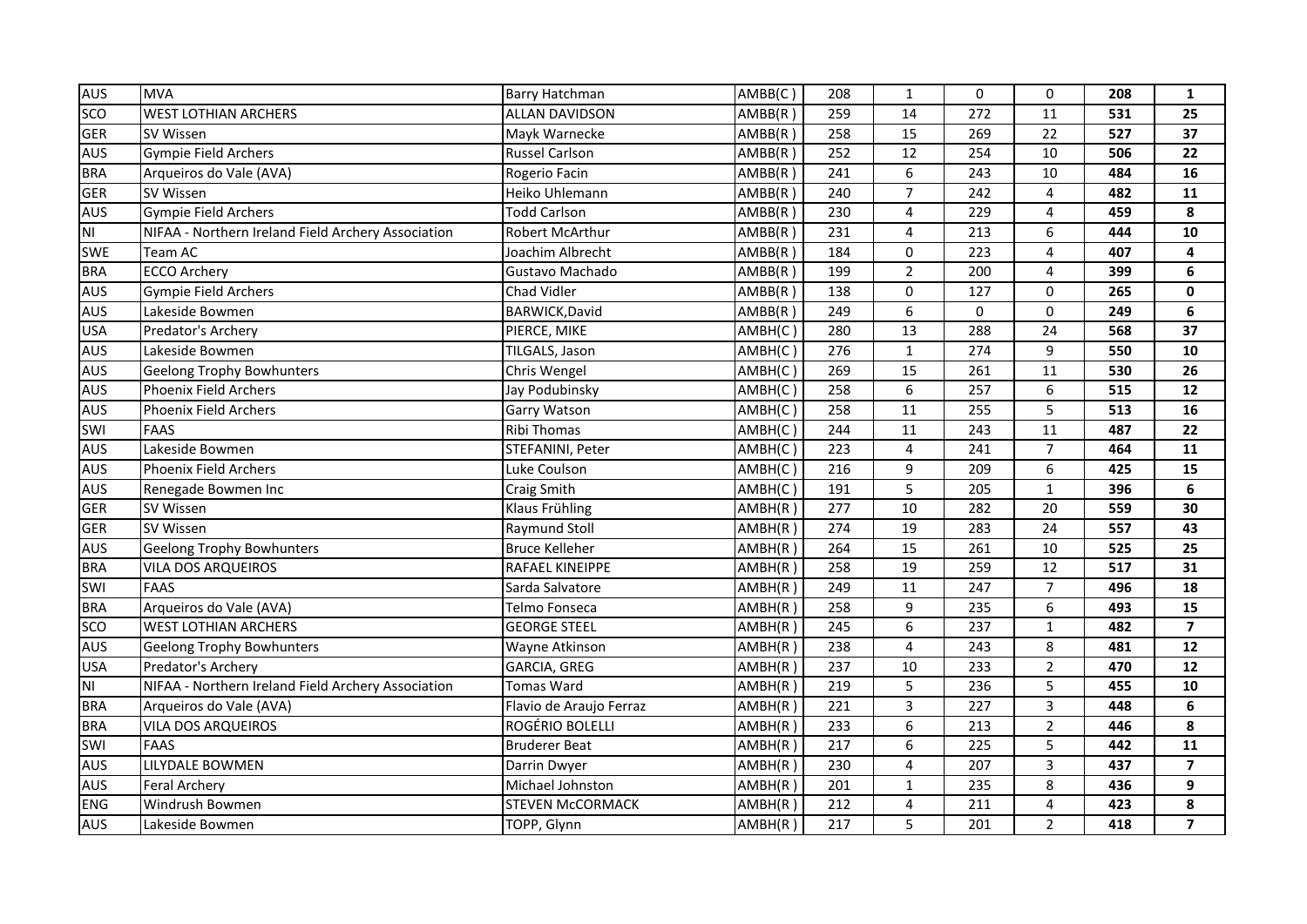| <b>SCO</b> | <b>WEST LOTHIAN ARCHERS</b>           | <b>RIC GAMBLE</b>         | AMBH(R)              | 195 | $\overline{2}$      | 195             | 3               | 390 | 5                       |
|------------|---------------------------------------|---------------------------|----------------------|-----|---------------------|-----------------|-----------------|-----|-------------------------|
| <b>AUS</b> | Lakeside Bowmen                       | FRANZ, Darren             | $\overline{AMBH}(R)$ | 174 | $\overline{2}$      | 209             | 3               | 383 | 5                       |
| <b>IRE</b> | <b>Cushinstown Archers</b>            | Colm Byrne                | AMBH(R)              | 178 | 5                   | 172             | $\overline{2}$  | 350 | $\overline{\mathbf{z}}$ |
| <b>AUS</b> | <b>Geelong Trophy Bowhunters</b>      | Mark Byrne                | AMBH(R)              | 116 | $\mathbf{1}$        | 174             | $\mathbf{1}$    | 290 | $\overline{2}$          |
| <b>AUS</b> | Lakeside Bowmen                       | <b>CRAIGIE, Dirk</b>      | $\overline{AMBH}(R)$ | 137 | $\mathbf{1}$        | 146             | $\mathbf{1}$    | 283 | $\overline{2}$          |
| <b>AUS</b> | Lakeside Bowmen                       | McDONNELL, John           | AMBH(R)              | 104 | $\mathbf{1}$        | 154             | $\mathbf 0$     | 258 | $\mathbf 1$             |
| <b>AUS</b> | <b>Geelong Trophy Bowhunters</b>      | Wayne Goorden             | AMBH(R)              | 92  | $\mathsf{O}\xspace$ | 137             | $\overline{2}$  | 229 | $\mathbf{2}$            |
| <b>ENG</b> | Windrush Bowmen                       | <b>SIMON HESLOP</b>       | AMBH(R)              | 63  | $\pmb{0}$           | $\overline{70}$ | $\overline{2}$  | 133 | $\mathbf{2}$            |
| <b>BRA</b> | <b>CTAT</b>                           | José L. Deretti           | AMBH(R)              | 211 | 5                   | 220             | $\overline{2}$  | 431 | $\overline{\mathbf{z}}$ |
| <b>BRA</b> | <b>CTAT</b>                           | <b>Hugo Gaspar Santos</b> | AMBH(R)              | 152 | $\overline{4}$      | 177             | $\overline{2}$  | 329 | 6                       |
| ARG        | <b>AATA</b>                           | Carlos G. Einisman        | AMBL                 | 291 | 25                  | 288             | 21              | 579 | 46                      |
| <b>AUS</b> | Renegade Bowmen Inc                   | Kev Dowd                  | AMBL                 | 290 | 15                  | 283             | 17              | 573 | 32                      |
| SWI        | <b>FAAS</b>                           | <b>Balzer Lukas</b>       | AMBU                 | 300 | 53                  | 300             | 52              | 600 | 105                     |
| SWI        | <b>FAAS</b>                           | Häggi Stephan             | AMBU                 | 300 | 42                  | 300             | 45              | 600 | 87                      |
| <b>AUS</b> | Moranbah Bowhunters and Field Archers | Damien Ormiston           | AMBU                 | 299 | 43                  | 300             | 44              | 599 | 87                      |
| <b>SWI</b> | <b>FAAS</b>                           | Fehr Martin               | AMBU                 | 297 | 44                  | 299             | 45              | 596 | 89                      |
| <b>AUS</b> | Moranbah Bowhunters and Field Archers | John McKay                | AMBU                 | 300 | 38                  | 296             | 32              | 596 | 70                      |
| <b>BRA</b> | <b>VILA DOS ARQUEIROS</b>             | <b>CARLOS TAVEIRA</b>     | AMBU                 | 299 | 36                  | 297             | 30              | 596 | 66                      |
| <b>AUS</b> | Moranbah Bowhunters and Field Archers | Darren Halls              | AMBU                 | 296 | 30                  | 299             | 44              | 595 | 74                      |
| SWI        | <b>FAAS</b>                           | Hoppe Jan                 | AMBU                 | 296 | 35                  | 296             | 30              | 592 | 65                      |
| <b>AUS</b> | <b>Phoenix Field Archers</b>          | <b>Michael Dent</b>       | AMBU                 | 295 | 29                  | 296             | 27              | 591 | 56                      |
| <b>BRA</b> | <b>ECCO Archery</b>                   | Leandro Nakamura          | AMBU                 | 294 | 30                  | 296             | 31              | 590 | 61                      |
| <b>AUS</b> | Lakeside Bowmen                       | <b>BRACK, Darren</b>      | AMBU                 | 286 | 22                  | 298             | $\overline{39}$ | 584 | 61                      |
| <b>AUS</b> | Renegade Bowmen Inc                   | <b>Steve Taylor</b>       | AMBU                 | 288 | 16                  | 290             | 22              | 578 | 38                      |
| <b>AUS</b> | <b>Geelong Trophy Bowhunters</b>      | Luke Goodwin              | AMBU                 | 287 | 20                  | 290             | 28              | 577 | 48                      |
| <b>AUS</b> | Renegade Bowmen Inc                   | Donald Erskine            | AMBU                 | 288 | 20                  | 285             | 21              | 573 | 41                      |
| <b>AUS</b> | Lakeside Bowmen                       | DRAPER, Dale              | AMBU                 | 285 | 27                  | 284             | 21              | 569 | 48                      |
| <b>AUS</b> | <b>Gympie Field Archers</b>           | Mark Spiller              | AMBU                 | 281 | 23                  | 286             | 22              | 567 | 45                      |
| <b>AUS</b> | Wide Bay Archers Inc                  | Juan Pereira              | AMBU                 | 288 | 30                  | 276             | 24              | 564 | 54                      |
| <b>AUS</b> | Wide Bay Archers Inc                  | <b>Andrew Little</b>      | AMBU                 | 277 | 14                  | 275             | 14              | 552 | 28                      |
| <b>AUS</b> | <b>Geelong Trophy Bowhunters</b>      | Jono Layton               | AMBU                 | 270 | 16                  | 277             | 14              | 547 | 30                      |
| <b>AUS</b> | Renegade Bowmen Inc                   | Kevin Swan                | AMBU                 | 265 | 11                  | 268             | 8               | 533 | 19                      |
| <b>IRE</b> | <b>Cushinstown Archers</b>            | Kevin Joyce               | AMBU                 | 246 | 9                   | 241             | $\overline{2}$  | 487 | ${\bf 11}$              |
| <b>AUS</b> | Coffs Coast Archery Club              | Mike McKenzie             | AMBU                 | 259 | 11                  | 225             | $\overline{7}$  | 484 | 18                      |
| <b>AUS</b> | LILYDALE BOWMEN                       | Nicholas Brunlow          | AMBU                 | 251 | 9                   | 231             | 10              | 482 | 19                      |
| <b>AUS</b> | Moranbah Bowhunters and Field Archers | <b>Nelson Mann</b>        | AMBU                 | 280 | 20                  | 0               | $\mathbf 0$     | 280 | 20                      |
| AUS        | Coffs Coast Archery Club              | <b>Tim Allen</b>          | AMFS(C)              | 298 | 46                  | 299             | 41              | 597 | 87                      |
| <b>SCO</b> | <b>WEST LOTHIAN ARCHERS</b>           | <b>ALISTAIR TAYLOR</b>    | AMFS(C)              | 293 | 32                  | 295             | 29              | 588 | 61                      |
|            |                                       |                           |                      |     |                     |                 |                 |     |                         |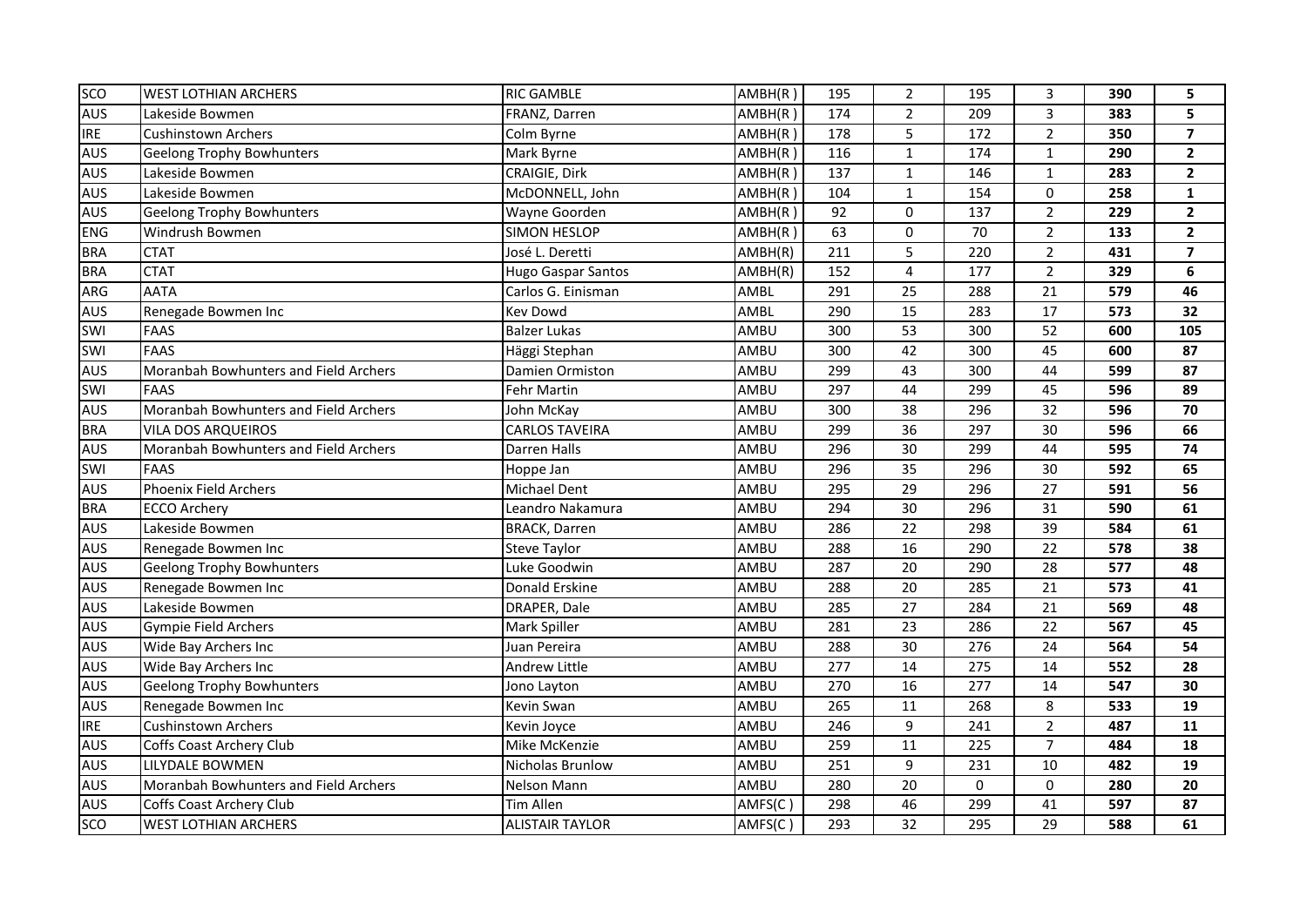| <b>ENG</b>     | Independent                                        | David Lilley               | AMFS(C) | 275 | 18              | 278              | 18              | 553 | 36                      |
|----------------|----------------------------------------------------|----------------------------|---------|-----|-----------------|------------------|-----------------|-----|-------------------------|
| <b>AUS</b>     | Coffs Coast Archery Club                           | <b>Brett Ewington</b>      | AMFS(C) | 274 | 14              | 271              | 18              | 545 | 32                      |
| <b>AUS</b>     | <b>MVA</b>                                         | <b>Russel Orgill</b>       | AMFS(C) | 245 | 16              | 256              | 12              | 501 | 28                      |
| <b>AUS</b>     | <b>Gympie Field Archers</b>                        | Alan Spriggs               | AMFS(C) | 209 | 6               | 247              | 6               | 456 | $12$                    |
| SWI            | <b>FAAS</b>                                        | Thiele Toni                | AMFS(R) | 284 | 16              | 282              | 13              | 566 | 29                      |
| N <sub>1</sub> | NIFAA - Northern Ireland Field Archery Association | David Uprichard            | AMFS(R) | 277 | 11              | 285              | 20              | 562 | 31                      |
| N <sub>1</sub> | NIFAA - Northern Ireland Field Archery Association | Robbie Stinson             | AMFS(R) | 271 | $\overline{11}$ | 281              | 6               | 552 | $\overline{17}$         |
| <b>AUS</b>     | Renegade Bowmen Inc                                | Christopher Major          | AMFS(R) | 274 | 10              | $\overline{277}$ | $\overline{15}$ | 551 | 25                      |
| <b>BRA</b>     | Xfinder Archery                                    | Magdiel da Costa Santos    | AMFS(R) | 264 | 17              | 280              | 13              | 544 | 30                      |
| <b>SCO</b>     | <b>WEST LOTHIAN ARCHERS</b>                        | <b>IAN MCKAY</b>           | AMFS(R) | 271 | 13              | 270              | 13              | 541 | 26                      |
| <b>AUS</b>     | <b>Feral Archery</b>                               | <b>Adrian Plaskitt</b>     | AMFS(R) | 267 | 12              | 271              | 11              | 538 | 23                      |
| N <sub>l</sub> | NIFAA - Northern Ireland Field Archery Association | Michael McDowell           | AMFS(R) | 256 | 10              | 274              | 19              | 530 | 29                      |
| <b>SCO</b>     | <b>WEST LOTHIAN ARCHERS</b>                        | <b>JOHN EYRE</b>           | AMFS(R) | 261 | 8               | 266              | 10              | 527 | 18                      |
| <b>USA</b>     | Predator's Archery                                 | ROSAL, JOSE                | AMFS(R) | 253 | 10              | 268              | 10              | 521 | 20                      |
| <b>SCO</b>     | <b>WEST LOTHIAN ARCHERS</b>                        | <b>GRAHAM PORTEOUS</b>     | AMFS(R) | 252 | 5               | 253              | $\overline{2}$  | 505 | $\overline{\mathbf{z}}$ |
| SWI            | <b>FAAS</b>                                        | <b>Bachofner Urs</b>       | AMFS(R) | 249 | 6               | 255              | 11              | 504 | 17                      |
| SWI            | <b>FAAS</b>                                        | Mitrovic Gradimir          | AMFS(R) | 248 | 8               | 247              | 6               | 495 | 14                      |
| <b>SCO</b>     | <b>BARONS FOLLY ARCHERS</b>                        | <b>TONY BENTON</b>         | AMFS(R) | 243 | 8               | 246              | $\overline{2}$  | 489 | 10                      |
| <b>AUS</b>     | Renegade Bowmen Inc                                | <b>Tony Sullivan</b>       | AMFS(R) | 245 | 3               | 243              | 5               | 488 | 8                       |
| sco            | <b>WEST LOTHIAN ARCHERS</b>                        | MUHIL MAYAVANNAN           | AMFS(R) | 240 | 4               | 225              | 3               | 465 | $\overline{\mathbf{z}}$ |
| N <sub>l</sub> | NIFAA - Northern Ireland Field Archery Association | Dermott Knox               | AMFS(R) | 233 | 3               | 221              | 4               | 454 | $\overline{\mathbf{z}}$ |
| <b>AUS</b>     | <b>Feral Archery</b>                               | Mark Ling                  | AMFS(R) | 201 | 9               | 246              | $\overline{7}$  | 447 | 16                      |
| <b>SCO</b>     | <b>BARONS FOLLY ARCHERS</b>                        | <b>JAMIE BARR</b>          | AMFS(R) | 196 | 3               | 209              | $\mathbf{1}$    | 405 | 4                       |
| SWI            | <b>FAAS</b>                                        | Zwimpfer Robin             | AMFS(R) | 170 | 5               | 191              | $\Omega$        | 361 | 5                       |
| <b>BRA</b>     | Xfinder Archery                                    | Anderson Rodrigues Barroso | AMFS(R) | 254 | 12              | 0                | 0               | 254 | $12$                    |
| <b>BRA</b>     | <b>Xfinder Archery</b>                             | Fabio Cesar Tassinari      | AMFU    | 300 | 56              | 300              | 56              | 600 | 112                     |
| <b>AUS</b>     | Feral Archery                                      | Tynan Fairhall             | AMFU    | 300 | 54              | 300              | 55              | 600 | 109                     |
| SWI            | <b>FAAS</b>                                        | Britschgi Ueli             | AMFU    | 300 | 50              | 300              | 52              | 600 | 102                     |
| <b>USA</b>     | Predator's Archery                                 | NADAL, RICARDO             | AMFU    | 300 | 53              | 300              | 44              | 600 | 97                      |
| SWI            | <b>FAAS</b>                                        | Wallimann Ruedi            | AMFU    | 300 | 49              | 300              | 47              | 600 | 96                      |
| <b>USA</b>     | Predator's Archery                                 | JENKINS, JEFF              | AMFU    | 300 | 46              | 300              | 50              | 600 | 96                      |
| SWI            | <b>FAAS</b>                                        | Fankhauser Peter           | AMFU    | 300 | 44              | 300              | 45              | 600 | 89                      |
| <b>USA</b>     | Predator's Archery                                 | UIRAGHAILE, SAOIRSE        | AMFU    | 300 | 31              | 300              | 50              | 600 | 81                      |
| <b>AUS</b>     | <b>Geelong Trophy Bowhunters</b>                   | Tom Ashton                 | AMFU    | 298 | 37              | 300              | 45              | 598 | 82                      |
| SWE            | Team AC                                            | Lars Jonsson               | AMFU    | 296 | 35              | 300              | 49              | 596 | 84                      |
| AUS            | Feral Archery                                      | <b>Brenton Neuschulz</b>   | AMFU    | 298 | 39              | 297              | 48              | 595 | 87                      |
| SWE            | Team AC                                            | Andreas Granlund           | AMFU    | 295 | 30              | 300              | 41              | 595 | 71                      |
| SWE            | Värmlands                                          | Anders Hillgren            | AMFU    | 298 | 35              | 297              | 30              | 595 | 65                      |
|                |                                                    |                            |         |     |                 |                  |                 |     |                         |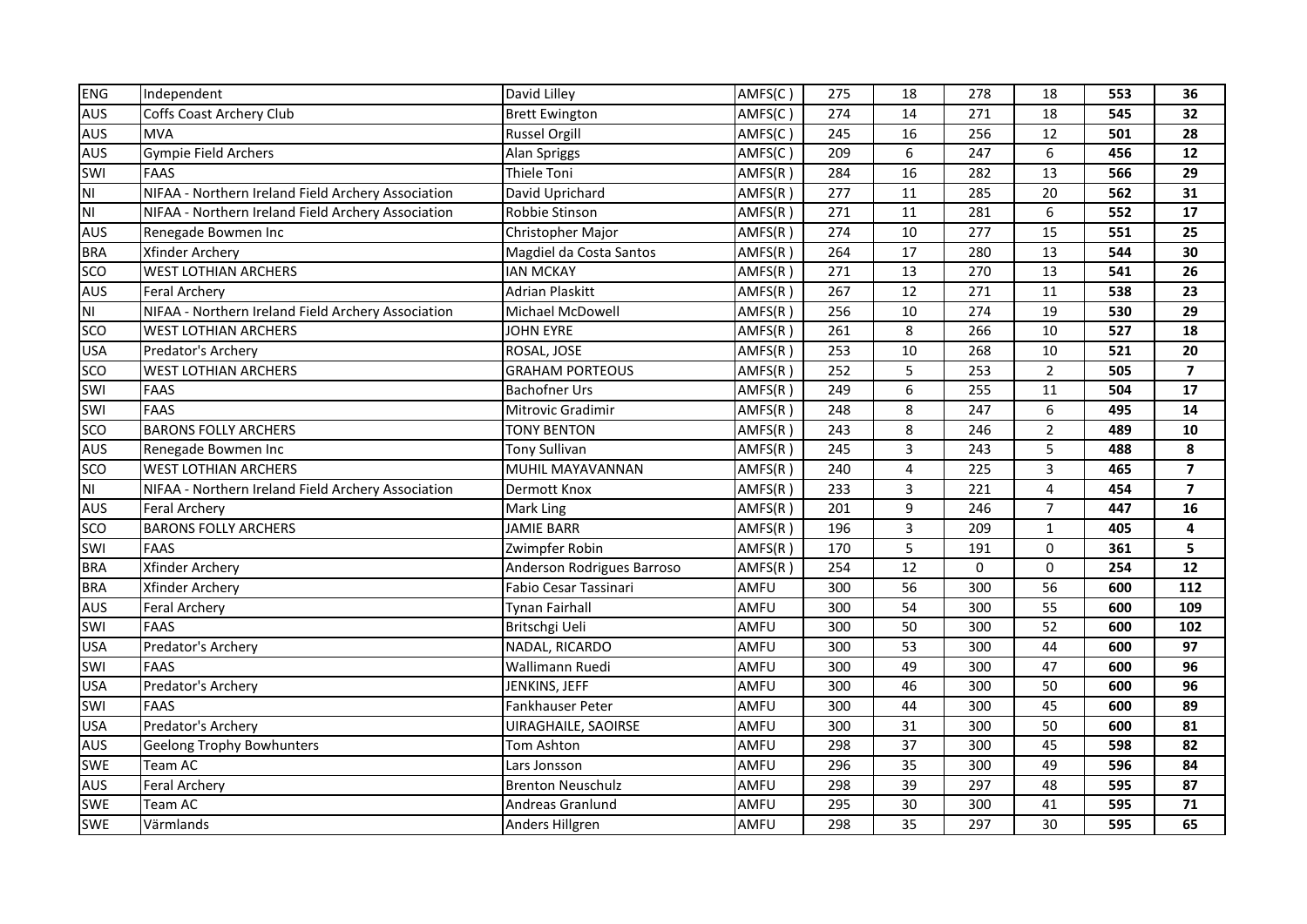| <b>BRA</b> | Xfinder Archery                                    | Luiz Paulo do Amaral de Macedo | AMFU | 295 | 36              | 299      | 40                      | 594 | 76             |
|------------|----------------------------------------------------|--------------------------------|------|-----|-----------------|----------|-------------------------|-----|----------------|
| <b>BRA</b> | <b>ECCO Archery</b>                                | Divaldo Sampaio                | AMFU | 295 | 31              | 299      | 29                      | 594 | 60             |
| SWE        | Värmlands                                          | Mikael Hillgren                | AMFU | 299 | 36              | 294      | 42                      | 593 | 78             |
| AUS        | <b>Geelong Trophy Bowhunters</b>                   | <b>Tyler Atkinson</b>          | AMFU | 298 | 33              | 292      | 37                      | 590 | 70             |
| <b>AUS</b> | <b>Geelong Trophy Bowhunters</b>                   | Jeremy Gannon                  | AMFU | 292 | $\overline{25}$ | 295      | $\overline{30}$         | 587 | 55             |
| <b>AUS</b> | Renegade Bowmen Inc                                | <b>Clinton Bunce</b>           | AMFU | 291 | $\overline{25}$ | 295      | $\overline{39}$         | 586 | 64             |
| <b>AUS</b> | <b>Feral Archery</b>                               | Peter Fairhall                 | AMFU | 291 | $\overline{19}$ | 295      | $\overline{35}$         | 586 | 54             |
| <b>AUS</b> | Wide Bay Archers Inc                               | Dan Bryen                      | AMFU | 291 | 26              | 291      | 21                      | 582 | 47             |
| <b>SWE</b> | Team AC                                            | Jan-Åke Arvidsson              | AMFU | 287 | 29              | 291      | 26                      | 578 | 55             |
| <b>AUS</b> | LILYDALE BOWMEN                                    | David McDonald                 | AMFU | 294 | 29              | 284      | 17                      | 578 | 46             |
| <b>AUS</b> | <b>Phoenix Field Archers</b>                       | <b>Samuel Williams</b>         | AMFU | 284 | 26              | 294      | 20                      | 578 | 46             |
| NI         | NIFAA - Northern Ireland Field Archery Association | <b>Ben Gibsom</b>              | AMFU | 290 | 15              | 288      | 14                      | 578 | 29             |
| SCO        | <b>WEST LOTHIAN ARCHERS</b>                        | <b>STEVAN SAWULAK</b>          | AMFU | 284 | 20              | 286      | 15                      | 570 | 35             |
| <b>AUS</b> | LILYDALE BOWMEN                                    | Paul Langton                   | AMFU | 282 | 25              | 280      | 21                      | 562 | 46             |
| <b>AUS</b> | <b>Feral Archery</b>                               | <b>Stewart Sherman</b>         | AMFU | 272 | 17              | 288      | 5                       | 560 | 22             |
| <b>AUS</b> | Renegade Bowmen Inc                                | <b>Patrick Moss</b>            | AMFU | 266 | 15              | 280      | 21                      | 546 | 36             |
| <b>BRA</b> | <b>CTAT</b>                                        | Fábio Saldanha Ely             | AMFU | 259 | 18              | 266      | 8                       | 525 | 26             |
| <b>USA</b> | Predator's Archery                                 | <b>BAGGETT, KEITH</b>          | AMFU | 300 | $\overline{52}$ | 0        | $\mathbf 0$             | 300 | 52             |
| <b>AUS</b> |                                                    | Shaun Hastie                   | AMFU | 300 | 50              | $\Omega$ | $\Omega$                | 300 | 50             |
| <b>AUS</b> | Renegade Bowmen Inc                                | <b>Benjamin Pavitt</b>         | AMFU | 300 | 49              | 0        | $\mathbf 0$             | 300 | 49             |
| <b>AUS</b> | <b>Gympie Field Archers</b>                        | Paul Edwards                   | AMFU | 299 | 49              | $\Omega$ | $\Omega$                | 299 | 49             |
| <b>AUS</b> |                                                    | <b>Marcus Anear</b>            | AMFU | 299 | 43              | 0        | 0                       | 299 | 43             |
| <b>AUS</b> | Independent                                        | Dan Antonio                    | AMFU | 291 | 19              | 0        | $\mathbf 0$             | 291 | 19             |
| <b>USA</b> | Predator's Archery                                 | WAGNER, JAMES                  | AMFU | 290 | 23              | $\Omega$ | 0                       | 290 | 23             |
| AUS        | <b>Feral Archery</b>                               | Darren Robinson                | AMFU | 286 | 22              | 0        | $\mathbf 0$             | 286 | 22             |
| <b>AUS</b> | Wagga Wagga                                        | THOMAS LAWYER                  | AMFU | 265 | 8               | 0        | $\mathbf 0$             | 265 | 8              |
| <b>ENG</b> | Windrush Bowmen                                    | <b>GRAHAM BISHOP</b>           | AMHB | 156 | 0               | 170      | $\overline{2}$          | 326 | $\overline{2}$ |
| <b>SCO</b> | <b>WEST LOTHIAN ARCHERS</b>                        | <b>MARTIN O'NIONS</b>          | AMHB | 158 | 5               | 166      | $\mathbf{1}$            | 324 | 6              |
| <b>NI</b>  | NIFAA - Northern Ireland Field Archery Association | Sean Moore                     | AMHB | 150 | $\mathbf{1}$    | 158      | $\overline{\mathbf{4}}$ | 308 | 5              |
| SWI        | <b>FAAS</b>                                        | <b>Haller Kim</b>              | AMHB | 111 | $\mathbf{1}$    | 187      | $\Omega$                | 298 | $\mathbf{1}$   |
| SWI        | <b>FAAS</b>                                        | Pizzo Gianfranco               | AMLB | 246 | 9               | 264      | 10                      | 510 | 19             |
| <b>BRA</b> | Arqueiros do Vale (AVA)                            | Alexandre Borrego0             | AMLB | 240 | 5               | 246      | 9                       | 486 | 14             |
| SWI        | <b>FAAS</b>                                        | <b>Twerenbold Thomas</b>       | AMLB | 223 | 4               | 222      | $\overline{2}$          | 445 | 6              |
| <b>ENG</b> | Windrush Bowmen                                    | <b>MARK HITCHMAN</b>           | AMLB | 217 | $\overline{2}$  | 202      | 3                       | 419 | 5              |
| SWI        | <b>FAAS</b>                                        | <b>Fessler Raphael</b>         | AMLB | 208 | $\mathbf{1}$    | 199      | 0                       | 407 | $\mathbf{1}$   |
| <b>BRA</b> | VILA DOS ARQUEIROS                                 | <b>EDUARDO "ONON" ELORZA</b>   | AMLB | 201 | 4               | 205      | $\overline{2}$          | 406 | 6              |
| <b>AUS</b> | <b>MVA</b>                                         | Neil Cracknell                 | AMLB | 203 | 4               | 200      | 5                       | 403 | 9              |
| <b>AUS</b> | Lakeside Bowmen                                    | PENDER, David                  | AMLB | 158 | $\overline{2}$  | 197      | 4                       | 355 | 6              |
|            |                                                    |                                |      |     |                 |          |                         |     |                |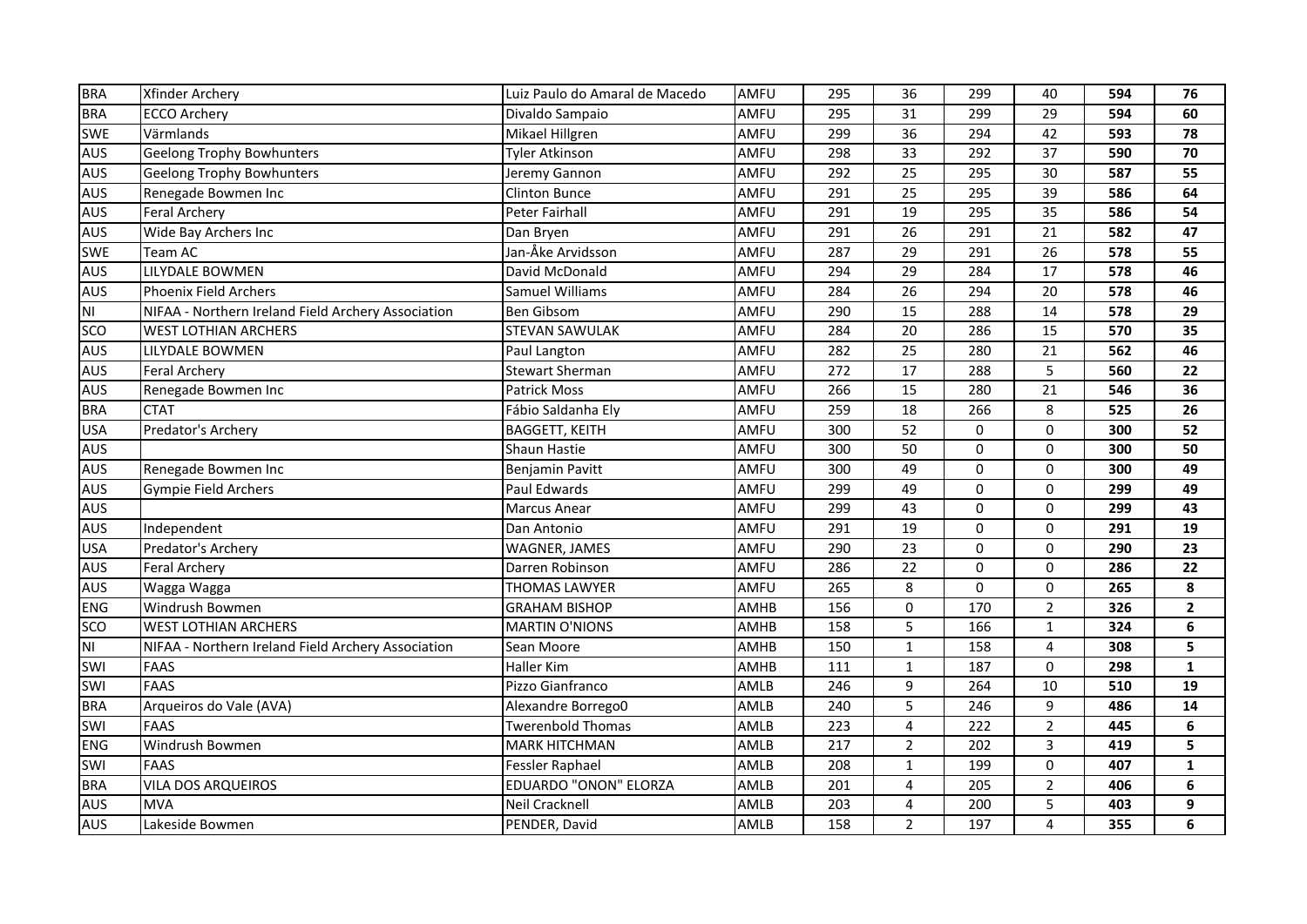| <b>BRA</b> | <b>VILA DOS ARQUEIROS</b>             | ALEXANDRE GOMES CAETANO    |             |     |                     |     |                |     |                         |
|------------|---------------------------------------|----------------------------|-------------|-----|---------------------|-----|----------------|-----|-------------------------|
|            |                                       |                            | AMLB        | 177 | $\overline{2}$      | 165 | $\mathbf{1}$   | 342 | 3                       |
| <b>AUS</b> | Lakeside Bowmen                       | PRINCE, Wayne              | AMLB        | 169 | 4                   | 153 | 3              | 322 | $\overline{\mathbf{z}}$ |
| <b>AUS</b> | <b>Grange Bowmen</b>                  | <b>Rob Ellis</b>           | AMLB        | 162 | $\mathbf{1}$        | 156 | $\overline{2}$ | 318 | $\overline{\mathbf{3}}$ |
| AUS        | LILYDALE BOWMEN                       | Paul Williams              | AMLB        | 152 | $\mathbf{1}$        | 166 | $\overline{2}$ | 318 | 3                       |
| <b>BRA</b> | <b>CTAT</b>                           | Rafael César Laurentino    | AMLB        | 161 | $\overline{2}$      | 148 | $\overline{2}$ | 309 | 4                       |
| SWI        | <b>FAAS</b>                           | <b>Bösch Daniel</b>        | AMLB        | 123 | 0                   | 121 | $\overline{2}$ | 244 | $\mathbf{2}$            |
| <b>AUS</b> | LILYDALE BOWMEN                       | Rodney Rathbone            | AMLB        | 223 | $\overline{3}$      | 0   | 0              | 223 | 3                       |
| <b>ENG</b> | Windrush Bowmen                       | <b>JOSHEPH SHAW</b>        | AMLB        | 98  | $\overline{2}$      | 76  | $\mathbf{1}$   | 174 | 3                       |
| <b>BRA</b> | <b>CTAT</b>                           | Rodrigo Cesar Portela      | <b>AMTR</b> | 247 | 6                   | 264 | 14             | 511 | 20                      |
| <b>AUS</b> | Lakeside Bowmen                       | CHENOWETH, Clint           | <b>AMTR</b> | 225 | $\overline{7}$      | 229 | 9              | 454 | 16                      |
| <b>AUS</b> | Coffs Coast Archery Club              | Troy O'Doherty             | <b>AMTR</b> | 212 | 4                   | 231 | $\overline{2}$ | 443 | 6                       |
| <b>BRA</b> | <b>CTAT</b>                           | Jader Maurício Masson      | <b>AMTR</b> | 211 | 5                   | 202 | 5              | 413 | 10                      |
| <b>BRA</b> | <b>CTAT</b>                           | João Luís Pereira Pinto    | <b>AMTR</b> | 198 | 6                   | 178 | $\overline{3}$ | 376 | 9                       |
| <b>BRA</b> | <b>CTAT</b>                           | Sandro César Loireiro      | <b>AMTR</b> | 176 | 4                   | 169 | $\overline{2}$ | 345 | 6                       |
| <b>BRA</b> | <b>VILA DOS ARQUEIROS</b>             | <b>RAFAEL HESSEL</b>       | <b>AMTR</b> | 200 | $\mathbf{1}$        | 136 | 0              | 336 | $\mathbf{1}$            |
| <b>AUS</b> | Lakeside Bowmen                       | <b>ALLOTT Jon</b>          | <b>AMTR</b> | 146 | $\mathsf{O}$        | 183 | 3              | 329 | 3                       |
| <b>ENG</b> | Windrush Bowmen                       | <b>HARRY WOOLIAMS</b>      | <b>AMTR</b> | 173 | $\mathbf{1}$        | 154 | $\Omega$       | 327 | $\mathbf{1}$            |
| <b>AUS</b> | Lakeside Bowmen                       | THOMPSON, Russell          | <b>AMTR</b> | 167 | $\mathsf{O}\xspace$ | 137 | 3              | 304 | 3                       |
| <b>AUS</b> | Coffs Coast Archery Club              | Damien Dent                | <b>AMTR</b> | 126 | 0                   | 152 | 3              | 278 | 3                       |
| <b>BRA</b> | <b>VILA DOS ARQUEIROS</b>             | <b>BRUNO JOSÉ CALEGARI</b> | <b>AMTR</b> | 123 | $\overline{2}$      | 126 | $\mathbf 0$    | 249 | $\mathbf{2}$            |
| <b>BRA</b> | <b>CTAT</b>                           | José Luis Traversaro       | <b>AMTR</b> | 93  | $\mathbf{1}$        | 119 | $\overline{2}$ | 212 | 3                       |
| <b>AUS</b> | Moranbah Bowhunters and Field Archers | <b>Casey Ormiston</b>      | CFBB(C)     | 168 | 0                   | 177 | $\mathbf{1}$   | 345 | $\mathbf{1}$            |
| <b>AUS</b> | <b>Geelong Trophy Bowhunters</b>      | <b>Annie Mathers</b>       | CFBB(C)     | 62  | 0                   | 53  | $\mathbf 0$    | 115 | $\mathbf 0$             |
| <b>AUS</b> | <b>Geelong Trophy Bowhunters</b>      | <b>Abigail Mathers</b>     | CFBB(R)     | 140 | $\mathbf{1}$        | 95  | 0              | 235 | $\mathbf{1}$            |
| <b>AUS</b> | <b>Gympie Field Archers</b>           | Katana McCook              | CFBB(R)     | 78  | $\mathsf{O}\xspace$ | 84  | $\mathbf 0$    | 162 | $\mathbf 0$             |
| SCO        | <b>WEST LOTHIAN ARCHERS</b>           | <b>RUTH WILLIAMS</b>       | CFFS(R)     | 192 | 4                   | 202 | 3              | 394 | $\overline{7}$          |
| <b>ENG</b> | Windrush Bowmen                       | ROSEMARY McCORMACK         | CFFS(R)     | 151 | $\overline{2}$      | 162 | 3              | 313 | 5                       |
| AUS        | Coffs Coast Archery Club              | <b>Harper Dent</b>         | <b>CFTR</b> | 150 | $\mathbf{1}$        | 145 | 3              | 295 | 4                       |
| <b>IRE</b> | <b>Cushinstown Archers</b>            | Fiachra Byrne              | CMBB(C)     | 195 | $\boldsymbol{6}$    | 221 | 8              | 416 | 14                      |
| <b>USA</b> | Predator's Archery                    | PIERCE, LILITH             | CMBB(R)     | 261 | 9                   | 253 | 3              | 514 | 12                      |
| <b>GER</b> | SV Wissen                             | Niklas Wittershagen        | CMBB(R)     | 243 | 8                   | 247 | 3              | 490 | 11                      |
| sco        | <b>WEST LOTHIAN ARCHERS</b>           | <b>EVAN BINNIE</b>         | CMBB(R)     | 202 | 5                   | 191 | 3              | 393 | 8                       |
| <b>AUS</b> | <b>Gympie Field Archers</b>           | Callum Dean                | CMBB(R)     | 185 | $\overline{2}$      | 198 | $\mathbf{1}$   | 383 | 3                       |
| <b>NI</b>  | Foyle Valley Archery Club             | Kieran Molloy              | CMBB(R)     | 177 | $\mathbf{1}$        | 171 | 3              | 348 | 4                       |
| <b>AUS</b> | Gympie Field Archers                  | <b>Boston McCook</b>       | CMBB(R)     | 131 | 0                   | 121 | 0              | 252 | 0                       |
| <b>AUS</b> | <b>Gympie Field Archers</b>           | Lachlan Carlson            | CMBB(R)     | 136 | $\overline{2}$      | 95  | $\mathbf 1$    | 231 | 3                       |
| <b>AUS</b> | Gympie Field Archers                  | Andre Carlson              | CMBB(R)     | 107 | 0                   | 124 | 0              | 231 | 0                       |
| <b>AUS</b> | Lakeside Bowmen                       | ALLOTT, Alex               | CMBB(R)     | 127 | $\mathbf{1}$        | 95  | $\mathbf 1$    | 222 | $\mathbf{2}$            |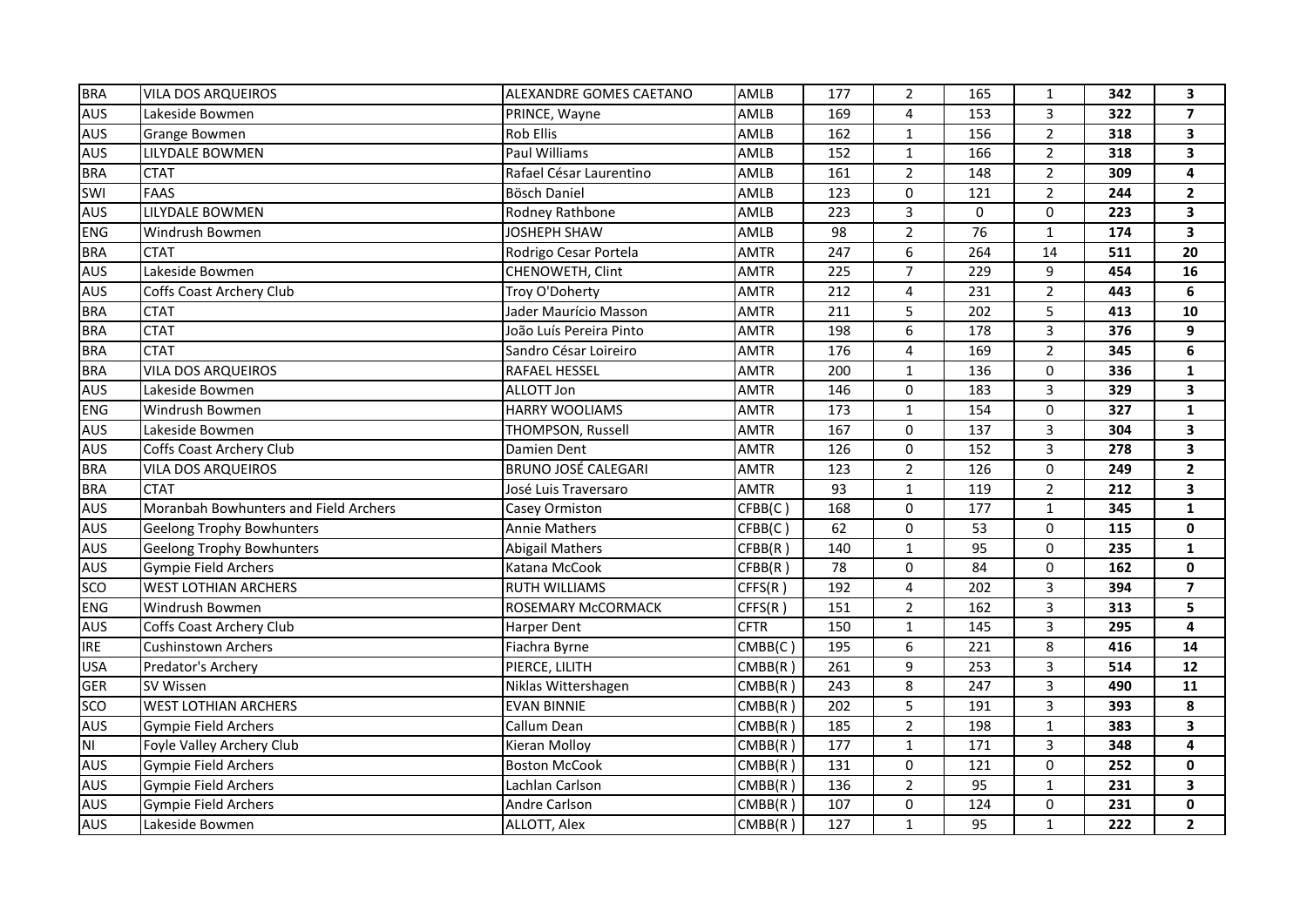| <b>AUS</b>     | <b>Geelong Trophy Bowhunters</b>                   | Kaden Goodwin           | CMBB(R)     | 67               | 0                   | 62               | $\mathbf 0$     | 129 | 0               |
|----------------|----------------------------------------------------|-------------------------|-------------|------------------|---------------------|------------------|-----------------|-----|-----------------|
| <b>AUS</b>     | <b>MVA</b>                                         | Evan Orgill             | CMFS(C)     | 152              | 0                   | 165              | $\Omega$        | 317 | $\mathbf 0$     |
| sco            | <b>WEST LOTHIAN ARCHERS</b>                        | <b>GABRIEL GAMBLE</b>   | CMFS(R)     | 223              | $\overline{3}$      | 260              | 10              | 483 | 13              |
| <b>AUS</b>     | <b>Geelong Trophy Bowhunters</b>                   | Louis Layton            | <b>CMFU</b> | 295              | 27                  | 294              | 22              | 589 | 49              |
| <b>AUS</b>     | Wide Bay Archers Inc                               | Jesse Tavella           | <b>CMFU</b> | $\overline{277}$ | $\overline{14}$     | $\overline{273}$ | $\overline{13}$ | 550 | $\overline{27}$ |
| <b>AUS</b>     | Lakeside Bowmen                                    | <b>BRACK, Cooper</b>    | <b>CMFU</b> | $\overline{261}$ | $\overline{16}$     | 282              | $\overline{17}$ | 543 | 33              |
| <b>USA</b>     | Predator's Archery                                 | ROSAL, JOSEPH           | <b>CMFU</b> | 255              | 8                   | 270              | 12              | 525 | 20              |
| <b>USA</b>     | Predator's Archery                                 | NGUYEN, AIDEN           | <b>CMFU</b> | 218              | 5                   | 203              | 5               | 421 | 10              |
| <b>BRA</b>     | Xfinder Archery                                    | Julio Cesar de Oliveira | <b>DMFU</b> | 298              | 38                  | 300              | 40              | 598 | 78              |
| <b>USA</b>     | Predator's Archery                                 | GEER, ED                | <b>DMFU</b> | 280              | 6                   | 274              | $\overline{3}$  | 554 | 9               |
| <b>AUS</b>     | <b>Feral Archery</b>                               | <b>Brett Paddison</b>   | <b>DMFU</b> | 222              | $\overline{2}$      | 225              | 4               | 447 | 6               |
| NI             | NIFAA - Northern Ireland Field Archery Association | John Cairns             | <b>DMFU</b> | 299              | 47                  | 0                | $\mathbf 0$     | 299 | 47              |
| SWE            | Team AC                                            | Alissa Jansson          | JFBB(R)     | 193              | 3                   | 178              | $\mathsf{3}$    | 371 | 6               |
| <b>AUS</b>     | <b>Geelong Trophy Bowhunters</b>                   | Cara Wengel             | JFBH(C)     | 199              | $\mathbf{1}$        | 162              | $\overline{2}$  | 361 | 3               |
| SCO            | <b>WEST LOTHIAN ARCHERS</b>                        | <b>MIRRAN YULE</b>      | JFBH(R)     | 233              | 6                   | 243              | 9               | 476 | 15              |
| <b>NI</b>      | NIFAA - Northern Ireland Field Archery Association | Jade Hunter             | JFBH(R)     | 172              | $\overline{2}$      | 195              | $\mathbf{1}$    | 367 | 3               |
| <b>AUS</b>     | Wide Bay Archers Inc                               | <b>Bella Little</b>     | <b>JFBU</b> | 187              | $\mathbf{1}$        | 198              | $\overline{2}$  | 385 | 3               |
| <b>AUS</b>     | Wide Bay Archers Inc                               | Marnie Little           | <b>JFBU</b> | 186              | $\mathbf{1}$        | 186              | 3               | 372 | 4               |
| <b>AUS</b>     | LILYDALE BOWMEN                                    | Jazmyn McDonald         | <b>JFBU</b> | 145              | 5                   | 177              | $\overline{7}$  | 322 | 12              |
| AUS            | LILYDALE BOWMEN                                    | Talia Langton           | JFFSR)      | 191              | $\mathbf{1}$        | 196              | $\overline{2}$  | 387 | 3               |
| $\overline{L}$ | <b>FAAFL</b>                                       | Zacharias Anja          | JFFS(R)     | 236              | 6                   | 254              | 8               | 490 | 14              |
| <b>AUS</b>     | LILYDALE BOWMEN                                    | Zara Langton            | JFFS(R)     | 173              | 3                   | 182              | $\overline{2}$  | 355 | 5               |
| <b>SCO</b>     | <b>WEST LOTHIAN ARCHERS</b>                        | <b>ERYN JACK</b>        | JFFS(R)     | 134              | $\overline{2}$      | 181              | $\mathbf{1}$    | 315 | 3               |
| <b>ENG</b>     | Windrush Bowmen                                    | <b>DOROTHEA SHAW</b>    | JFFS(R)     | 156              | $\mathsf{O}\xspace$ | 28               | $\mathbf 0$     | 184 | $\mathbf 0$     |
| <b>AUS</b>     | Gympie Field Archers                               | Lily Quirke             | <b>JFFU</b> | 272              | 15                  | 294              | 31              | 566 | 46              |
| <b>BRA</b>     | VILA DOS ARQUEIROS                                 | LUANA BOLELLI           | <b>JFFU</b> | 224              | $\boldsymbol{6}$    | 256              | 13              | 480 | 19              |
| AUS            | <b>Geelong Trophy Bowhunters</b>                   | Hugo Lobb               | JMBB(R)     | 252              | 10                  | 267              | 9               | 519 | 19              |
| SWI            | <b>FAAS</b>                                        | Sarda Alessio           | JMBB(R)     | 233              | 3                   | 239              | 5               | 472 | 8               |
| AUS            | Gympie Field Archers                               | Cody Carlson            | JMBB(R)     | 165              | $\mathbf{1}$        | 198              | $\mathbf{1}$    | 363 | $\mathbf{2}$    |
| <b>AUS</b>     | Gympie Field Archers                               | Ryan Carlson            | JMBB(R)     | 90               | 0                   | 126              | $\mathbf{1}$    | 216 | $\mathbf{1}$    |
| <b>AUS</b>     | <b>Gympie Field Archers</b>                        | <b>Ethan Dean</b>       | JMBB(R)     | 46               | $\pmb{0}$           | 148              | $\overline{2}$  | 194 | $\mathbf{2}$    |
| <b>USA</b>     | Predator's Archery                                 | <b>BRIANS, BEN</b>      | JMBH(C)     | 178              | 0                   | 186              | 5               | 364 | 5               |
| <b>USA</b>     | Predator's Archery                                 | BARBER, MAX             | JMBH(C)     | 130              | $\mathbf{1}$        | 77               | $\mathbf 1$     | 207 | $\overline{2}$  |
| SWI            | <b>FAAS</b>                                        | Arp Finn                | JMBH(R)     | 180              | 4                   | 208              | 5               | 388 | 9               |
| <b>NI</b>      | Foyle Valley Archery Club                          | Conall Kuan             | JMBH(R)     | 150              | $\overline{2}$      | 185              | 4               | 335 | 6               |
| <b>ENG</b>     | Windrush Bowmen                                    | JONATHAN MAGNAY         | JMBH(R)     | 102              | $\overline{2}$      | 106              | $\mathbf{1}$    | 208 | 3               |
| <b>NI</b>      | Foyle Valley Archery Club                          | James Cochrane          | JMBH(R)     | 66               | 0                   | 65               | 0               | 131 | 0               |
| <b>AUS</b>     | Moranbah Bowhunters and Field Archers              | <b>Isacc Bailey</b>     | <b>JMBU</b> | 282              | $\overline{22}$     | 286              | 18              | 568 | 40              |
|                |                                                    |                         |             |                  |                     |                  |                 |     |                 |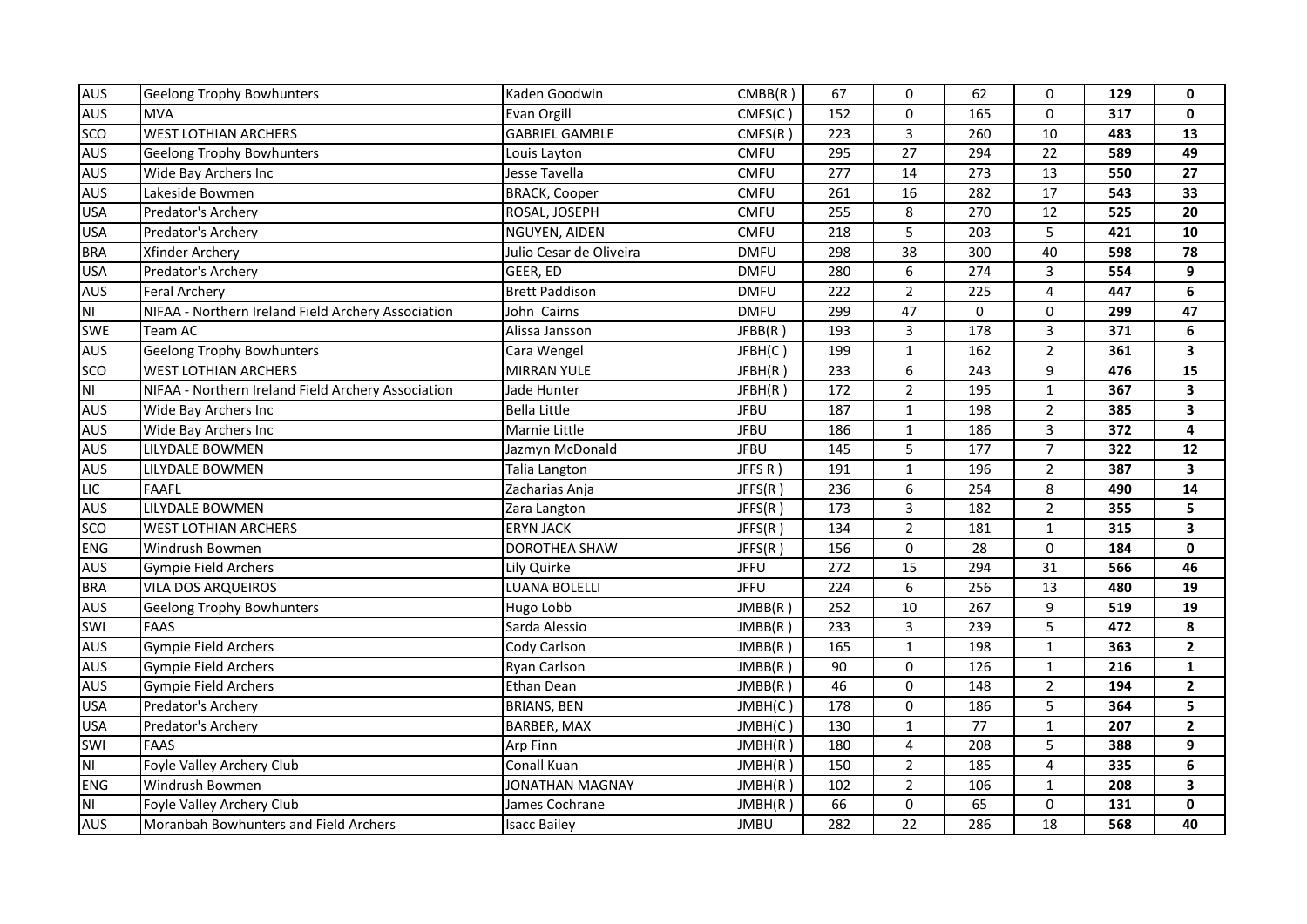| <b>USA</b>     | Predator's Archery                                 | WOLF, MAX                | <b>JMBU</b> | 218              | $\overline{2}$  | 196      | 2               | 414 | 4                       |
|----------------|----------------------------------------------------|--------------------------|-------------|------------------|-----------------|----------|-----------------|-----|-------------------------|
| AUS            | Moranbah Bowhunters and Field Archers              | Jack Caple               | <b>JMBU</b> | 288              | 31              | $\Omega$ | $\mathbf{0}$    | 288 | 31                      |
| <b>AUS</b>     | Moranbah Bowhunters and Field Archers              | Joel Halls               | <b>JMBU</b> | 200              | 6               | $\Omega$ | $\mathbf 0$     | 200 | 6                       |
| SCO            | <b>WEST LOTHIAN ARCHERS</b>                        | JAMES NICO TOCHER        | JMFS(C)     | 296              | 30              | 294      | 27              | 590 | 57                      |
| SCO            | <b>WEST LOTHIAN ARCHERS</b>                        | <b>ALLAN SPEIRS</b>      | JMFS(R)     | 255              | 15              | 244      | 5               | 499 | 20                      |
| <b>AUS</b>     | <b>Feral Archery</b>                               | Henry Johnston           | JMFS(R)     | 187              | 3               | 188      | $\mathbf{1}$    | 375 | 4                       |
| <b>AUS</b>     | Wide Bay Archers Inc                               | George Stokes            | <b>JMFU</b> | $\overline{277}$ | $\overline{12}$ | 286      | $\overline{26}$ | 563 | 38                      |
| sco            | <b>WEST LOTHIAN ARCHERS</b>                        | <b>BEN INGLIS</b>        | <b>JMFU</b> | 237              | 6               | 234      | 9               | 471 | 15                      |
| <b>SCO</b>     | <b>WEST LOTHIAN ARCHERS</b>                        | <b>CAMERON INGLIS</b>    | <b>JMFU</b> | 178              | $\mathbf{1}$    | 235      | 6               | 413 | $\overline{\mathbf{z}}$ |
| <b>BRA</b>     | <b>CTAT</b>                                        | Dimitri Rafael R. Santos | <b>JMTR</b> | 209              | $\overline{2}$  | 203      | 6               | 412 | 8                       |
| <b>AUS</b>     | Coffs Coast Archery Club                           | Seton O'Doherty          | JMTR        | 212              | 6               | 188      | 5               | 400 | ${\bf 11}$              |
| SWI            | <b>FAAS</b>                                        | Lüdin Janis              | <b>JMTR</b> | 185              | 3               | 178      | 3               | 363 | 6                       |
| <b>BRA</b>     | <b>CTAT</b>                                        | Giancarlo Traversaro     | <b>JMTR</b> | 167              | $\mathbf{1}$    | 195      | 5               | 362 | 6                       |
| <b>USA</b>     | Predator's Archery                                 | MARKS, DEBRA ROSE        | VFBB(C)     | 255              | 6               | 269      | 9               | 524 | 15                      |
| <b>GER</b>     | SV Wissen                                          | Gabriele Dehn            | VFBB(R)     | 206              | $\overline{7}$  | 226      | 6               | 432 | 13                      |
| <b>AUS</b>     | <b>MVA</b>                                         | Carolyn McGoldrick       | VFBB(R)     | 54               | $\mathsf{O}$    | 110      | $\overline{2}$  | 164 | $\mathbf{2}$            |
| <b>BRA</b>     | <b>CTAT</b>                                        | Carmen Schmidt           | VFBH(R)     | 187              | 5               | 216      | 3               | 403 | 8                       |
| N <sub>l</sub> | NIFAA - Northern Ireland Field Archery Association | Liz Crane                | VFBH(R)     | 169              | $\pmb{0}$       | 191      | 3               | 360 | 3                       |
| N <sub>l</sub> | NIFAA - Northern Ireland Field Archery Association | Pat Wilson               | VFBH(R)     | 161              | $\overline{2}$  | 184      | 5               | 345 | $\overline{\mathbf{z}}$ |
| <b>USA</b>     | Predator's Archery                                 | <b>KEATING, KAREN</b>    | <b>VFBU</b> | 294              | 24              | 295      | 33              | 589 | 57                      |
| <b>USA</b>     | Predator's Archery                                 | CRABB, GLYNIS            | VFBU        | 254              | 11              | 266      | 11              | 520 | 22                      |
| <b>AUS</b>     | Wide Bay Archers Inc                               | Jan Rhoades              | <b>VFBU</b> | 246              | $\overline{7}$  | 270      | 8               | 516 | 15                      |
| <b>NI</b>      | NIFAA - Northern Ireland Field Archery Association | <b>Sue Cairns</b>        | <b>VFBU</b> | 232              | $\overline{2}$  | 257      | 4               | 489 | 6                       |
| AUS            | Wide Bay Archers Inc                               | Sue Houlgrave            | <b>VFBU</b> | 243              | 8               | $\Omega$ | $\Omega$        | 243 | 8                       |
| <b>AUS</b>     | Wide Bay Archers Inc                               | Val McCormick            | <b>VFBU</b> | 241              | 12              | 0        | $\mathbf 0$     | 241 | 12                      |
| N <sub>l</sub> | NIFAA - Northern Ireland Field Archery Association | <b>Myrtle McGuinness</b> | VFFS(R)     | 259              | 8               | 251      | 9               | 510 | 17                      |
| <b>SCO</b>     | <b>WEST LOTHIAN ARCHERS</b>                        | <b>JANE WALKER</b>       | VFFS(R)     | 233              | $\overline{7}$  | 246      | 8               | 479 | 15                      |
| SWI            | <b>FAAS</b>                                        | Hausherr Maya            | <b>VFFU</b> | 286              | 20              | 282      | 18              | 568 | 38                      |
| SWE            | Team AC                                            | Thomas Rosén             | VMBB(C)     | 233              | 4               | 242      | 8               | 475 | 12                      |
| <b>GER</b>     | SV Wissen                                          | Günter Knall             | VMBB(R)     | 245              | 8               | 252      | 5               | 497 | 13                      |
| <b>IRE</b>     | <b>Cushinstown Archers</b>                         | Don Bradley              | VMBB(R)     | 236              | 8               | 245      | 8               | 481 | 16                      |
| <b>SCO</b>     | <b>WEST LOTHIAN ARCHERS</b>                        | <b>DEREK INGLIS</b>      | VMBB(R)     | 217              | $\overline{2}$  | 188      | $\mathbf{1}$    | 405 | 3                       |
| <b>USA</b>     | Predator's Archery                                 | MALECH, ROB              | VMBH(C)     | 284              | 13              | 276      | 10              | 560 | 23                      |
| SWI            | <b>FAAS</b>                                        | Prinzing Hans-Jürgen     | VMBH(C)     | 214              | 4               | 192      | 5               | 406 | 9                       |
| SWI            | <b>FAAS</b>                                        | Schläpfer Stephan        | VMBH(R)     | 266              | 11              | 273      | 12              | 539 | 23                      |
| SWI            | <b>FAAS</b>                                        | Allemann Roger           | VMBH(R)     | 207              | $\overline{2}$  | 202      | $\overline{3}$  | 409 | 5                       |
| <b>BRA</b>     | <b>CTAT</b>                                        | Klaus Peter Ammon        | VMBH(R)     | 196              | 4               | 200      | 4               | 396 | 8                       |
| SWI            | <b>FAAS</b>                                        | Golesch Gerhard          | VMBH(R)     | 195              | $\overline{3}$  | 200      | $\overline{7}$  | 395 | 10                      |
|                |                                                    |                          |             |                  |                 |          |                 |     |                         |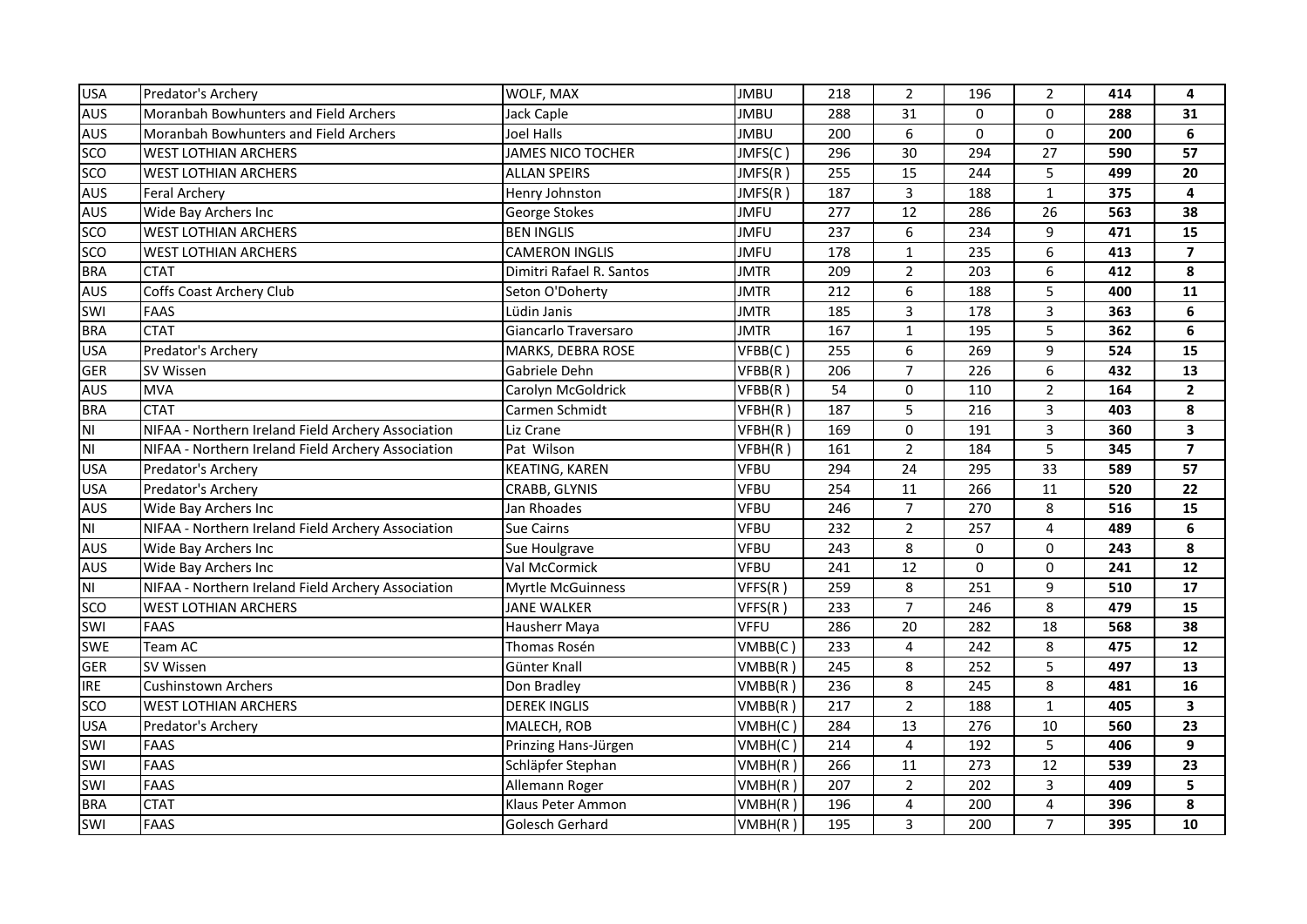| <b>AUS</b>              | Renegade Bowmen Inc                                | Alan Hansen             | VMBH(R)     | 183              | $\overline{2}$  | 195              | 5              | 378 | $\overline{7}$          |
|-------------------------|----------------------------------------------------|-------------------------|-------------|------------------|-----------------|------------------|----------------|-----|-------------------------|
| <b>AUS</b>              | Renegade Bowmen Inc                                | Noel Needham            | VMBH(R)     | 187              | $\mathbf{1}$    | 165              | $\overline{2}$ | 352 | 3                       |
| <b>ENG</b>              | Windrush Bowmen                                    | <b>IAN BLUNSDON</b>     | VMBH(R)     | 132              | 0               | 123              | 0              | 255 | $\mathbf 0$             |
| AUS                     | Lakeside Bowmen                                    | HALL, Allan             | <b>VMBL</b> | 255              | $\overline{7}$  | 263              | 6              | 518 | 13                      |
| SWI                     | <b>FAAS</b>                                        | Richiger Richard        | <b>VMBL</b> | 166              | $\overline{4}$  | 186              | $\mathbf{1}$   | 352 | 5                       |
| $\overline{\mathsf{M}}$ | Foyle Valley Archery Club                          | George Heath            | VMBU        | 300              | $\overline{36}$ | 299              | 41             | 599 | $\overline{77}$         |
| <b>AUS</b>              | Wide Bay Archers Inc                               | Ken Stuckey             | VMBU        | 289              | 27              | 289              | 23             | 578 | 50                      |
| <b>AUS</b>              | LILYDALE BOWMEN                                    | Ewan Zander             | VMBU        | 284              | 25              | 293              | 19             | 577 | 44                      |
| N <sub>1</sub>          | NIFAA - Northern Ireland Field Archery Association | Simon Stock             | <b>VMBU</b> | 294              | 26              | 279              | 11             | 573 | 37                      |
| SWI                     | <b>FAAS</b>                                        | <b>Dobler Tensing</b>   | <b>VMBU</b> | 280              | 16              | 276              | 17             | 556 | 33                      |
| <b>USA</b>              | Predator's Archery                                 | LISTE, THOMAS           | <b>VMBU</b> | 241              | 3               | 265              | 12             | 506 | 15                      |
| SCO                     | <b>WEST LOTHIAN ARCHERS</b>                        | <b>MARTIN O'NIONS</b>   | VMFS(C)     | 282              | 22              | 290              | 22             | 572 | 44                      |
| SCO                     | <b>WEST LOTHIAN ARCHERS</b>                        | PHIL SUTHERLAND         | VMFS(C)     | 285              | 23              | 286              | 25             | 571 | 48                      |
| <b>SCO</b>              | <b>WEST LOTHIAN ARCHERS</b>                        | <b>WILLIE MUIR</b>      | VMFS(C)     | 286              | 0               | 272              | 18             | 558 | 18                      |
| <b>BRA</b>              | Xfinder Archery                                    | Decio Valente Rodrigues | VMFS(R)     | 285              | 25              | 272              | 15             | 557 | 40                      |
| <b>BRA</b>              | Arqueiros do Vale (AVA)                            | Rubens Wajsman          | VMFS(R)     | 279              | 13              | 272              | 12             | 551 | 25                      |
| <b>ENG</b>              | Windrush Bowmen                                    | <b>HILARY DEVANEY</b>   | VMFS(R)     | 204              | $\overline{2}$  | 238              | 5              | 442 | $\overline{\mathbf{z}}$ |
| <b>ENG</b>              | Windrush Bowmen                                    | JOHN GREENHILL          | VMFS(R)     | 192              | 4               | 156              | 4              | 348 | 8                       |
| SWI                     | <b>FAAS</b>                                        | <b>Brunner Rainer</b>   | VMFU        | 300              | 53              | $\overline{300}$ | 49             | 600 | 102                     |
| <b>AUS</b>              | <b>MVA</b>                                         | Alastair Smedley        | VMFU        | 299              | 46              | 300              | 39             | 599 | 85                      |
| SWI                     | <b>FAAS</b>                                        | <b>Tomsic Niko</b>      | VMFU        | 299              | 43              | 299              | 40             | 598 | 83                      |
| SWI                     | <b>FAAS</b>                                        | Dumuid Stéphane         | VMFU        | 297              | 39              | 299              | 36             | 596 | 75                      |
| SWI                     | <b>FAAS</b>                                        | Enz René                | VMFU        | 299              | 43              | 294              | 43             | 593 | 86                      |
| <b>SWE</b>              | Team AC                                            | Peter Eriksson          | VMFU        | 296              | 33              | 297              | 27             | 593 | 60                      |
| NI                      | NIFAA - Northern Ireland Field Archery Association | <b>Wellesley McGown</b> | VMFU        | 296              | 38              | 294              | 26             | 590 | 64                      |
| SWI                     | <b>FAAS</b>                                        | Hausherr Dieter         | VMFU        | 296              | 28              | 294              | 32             | 590 | 60                      |
| N <sub>1</sub>          | NIFAA - Northern Ireland Field Archery Association | <b>Billy Cairns</b>     | VMFU        | 297              | 26              | 293              | 23             | 590 | 49                      |
| <b>SWE</b>              | Team AC                                            | <b>Martin Forsberg</b>  | VMFU        | 293              | 29              | 296              | 23             | 589 | 52                      |
| SWI                     | <b>FAAS</b>                                        | Knaack Rainer           | VMFU        | 290              | 23              | 294              | 28             | 584 | 51                      |
| <b>AUS</b>              | Wide Bay Archers Inc                               | Ritchie Andrewartha     | VMFU        | $\overline{267}$ | 10              | 241              | 5              | 508 | $\overline{15}$         |
| <b>AUS</b>              | Wagga Wagga                                        | <b>NEIL RUSSELL</b>     | VMFU        | 210              | $\overline{7}$  | 0                | 0              | 210 | $\overline{\mathbf{z}}$ |
| <b>BRA</b>              | <b>VILA DOS ARQUEIROS</b>                          | <b>CARLOS KLEIN</b>     | <b>VMLB</b> | 187              | $\overline{2}$  | 212              | 4              | 399 | 6                       |
| SWI                     | <b>FAAS</b>                                        | Jutzi Godi              | <b>VMLB</b> | 157              | $\overline{2}$  | 174              | 3              | 331 | 5                       |
| <b>SWE</b>              | Team AC                                            | Anders Hedtröm          | <b>VMLB</b> | 162              | $\mathbf{1}$    | 145              | 0              | 307 | $\mathbf{1}$            |
| SWI                     | <b>FAAS</b>                                        | Leuenberger Urs         | <b>VMTR</b> | 198              | 3               | 193              | 3              | 391 | 6                       |
| SCO                     | <b>WEST LOTHIAN ARCHERS</b>                        | ROGER KNAPMAN           | <b>VMTR</b> | 167              | 3               | 180              | $\mathbf{1}$   | 347 | 4                       |
| <b>ENG</b>              | Windrush Bowmen                                    | <b>GILES WOOLIAMS</b>   | <b>VMTR</b> | 156              | $\overline{2}$  | 174              | $\overline{2}$ | 330 | 4                       |
| <b>ENG</b>              | Windrush Bowmen                                    | <b>ERWIN DAVIS</b>      | <b>VMTR</b> | 112              | $\mathsf{O}$    | 113              | $\Omega$       | 225 | $\mathbf{0}$            |
|                         |                                                    |                         |             |                  |                 |                  |                |     |                         |